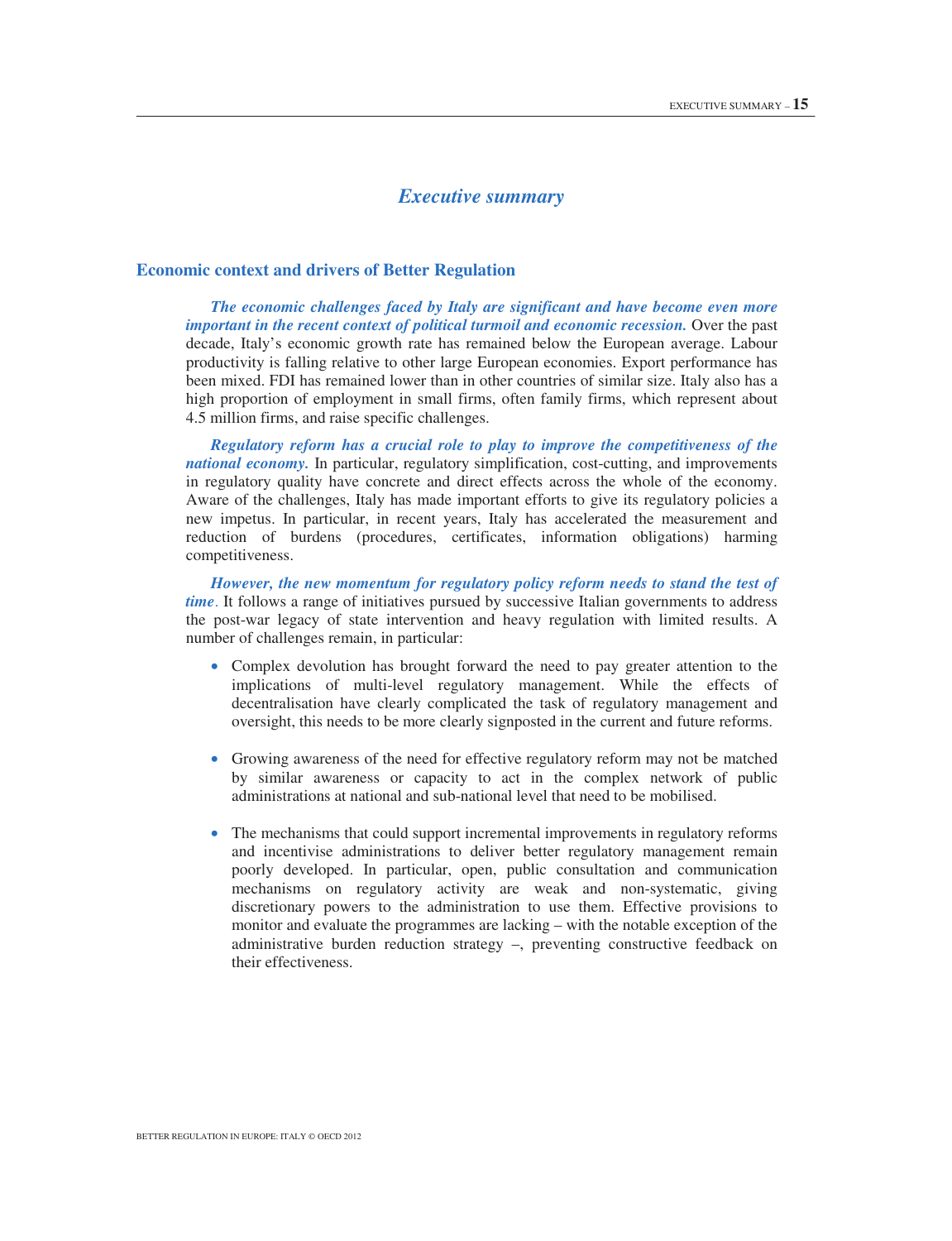| <b>Relevant authority</b>   |                                      | <b>Structures</b>                                            | <b>Functions</b>                                      |
|-----------------------------|--------------------------------------|--------------------------------------------------------------|-------------------------------------------------------|
|                             |                                      | Department for Legal and Legislative Affairs<br>(DAGL)       | Co-ordination and quality of<br>regulatory activity.  |
| President of the Council of |                                      |                                                              | RIA, ex post evaluation                               |
| <b>Ministers</b>            | Minister for Public                  | Office for Administrative Simplification (USA)               | Administrative simplification<br>and burden reduction |
|                             | Administration and<br>Simplification | Unit for the simplification and the quality of<br>regulation | Normative simplification                              |

#### **Table 0.1. The public governance framework for Better Regulation**

*Source*: Italian authorities, as of December 2011.

#### **Developments in Better Regulation and main findings of this review**

#### *Strategy and policies for Better Regulation*

*Over 15 years, successive Italian governments have pursued a range of regulatory policy reforms in line with the efforts in neighbouring European countries.* Regulatory reform plays an important role in the various packages that have been announced to recover from slow economic growth. The Strategic National Framework aims to provide a strategy to improve the multi-level framework for regulatory reform and to speed up the reform processes. The Minister for Public Administration has initiated a great push to modernise public administration. A Minister for Normative Simplification was put in place in 2008. The Government, which took its functions in November 2011, gave further impetus to regulatory reform, by unifying responsibilities for simplification under the leadership of the Minister for Public Administration and Simplification. The renewed drive for regulatory reform that occurred in Italy towards the end of the 2000s was also in the mainstream of European good practices and was responsive to the mid-term review of the EU Lisbon Strategy.

*Italy's strategy for regulatory reform focuses on "cutting-laws", "cutting-burden" and "cutting bodies"*, demonstrating the political importance of regulatory reform and simplification. Italy has accelerated the simplification of administrative procedures and reduction of burdens. The "guillotine clause", introduced by the 2005 Simplification Act, repealed more than 200 000 laws. Targets for reducing administrative costs, initially set at 25% by 2012, have been brought to 32%. The principle of a proportionate approach to administrative burdens on SMEs has also been introduced in 2010, which, together with the simplification measures adopted for SMEs, has led to estimated saving of EUR 1.5 billion per year. Digitalisation is clearly an important driver of the efforts to get to grips with administrative simplification. With the adoption of the 2008 regulation on RIA, and the approval of *ex post* evaluation (VIR) in 2009, efforts have also been made to systematise and rationalise impact assessments of new government regulations.

*However, the challenges that emerged with the 2001 constitutional reform to decentralise the state persist.* Decentralisation has provided more scope for experimentation and innovation, but also resulted in an increasingly complex layering of regional and state competences, where co-ordination is of critical importance to counter the risk of fragmentation of responsibilities and preserve policy coherence. The Italian apparatus for co-ordination is well developed compared with many other countries. However, the magnitude of the challenges will require strengthening co-ordination mechanisms, oversight capacities, financial incentives, technical capacities and human capital, and co-operative principles and frameworks to embed "better regulation" principles in the development of the multi-level regulatory system. With a view to address these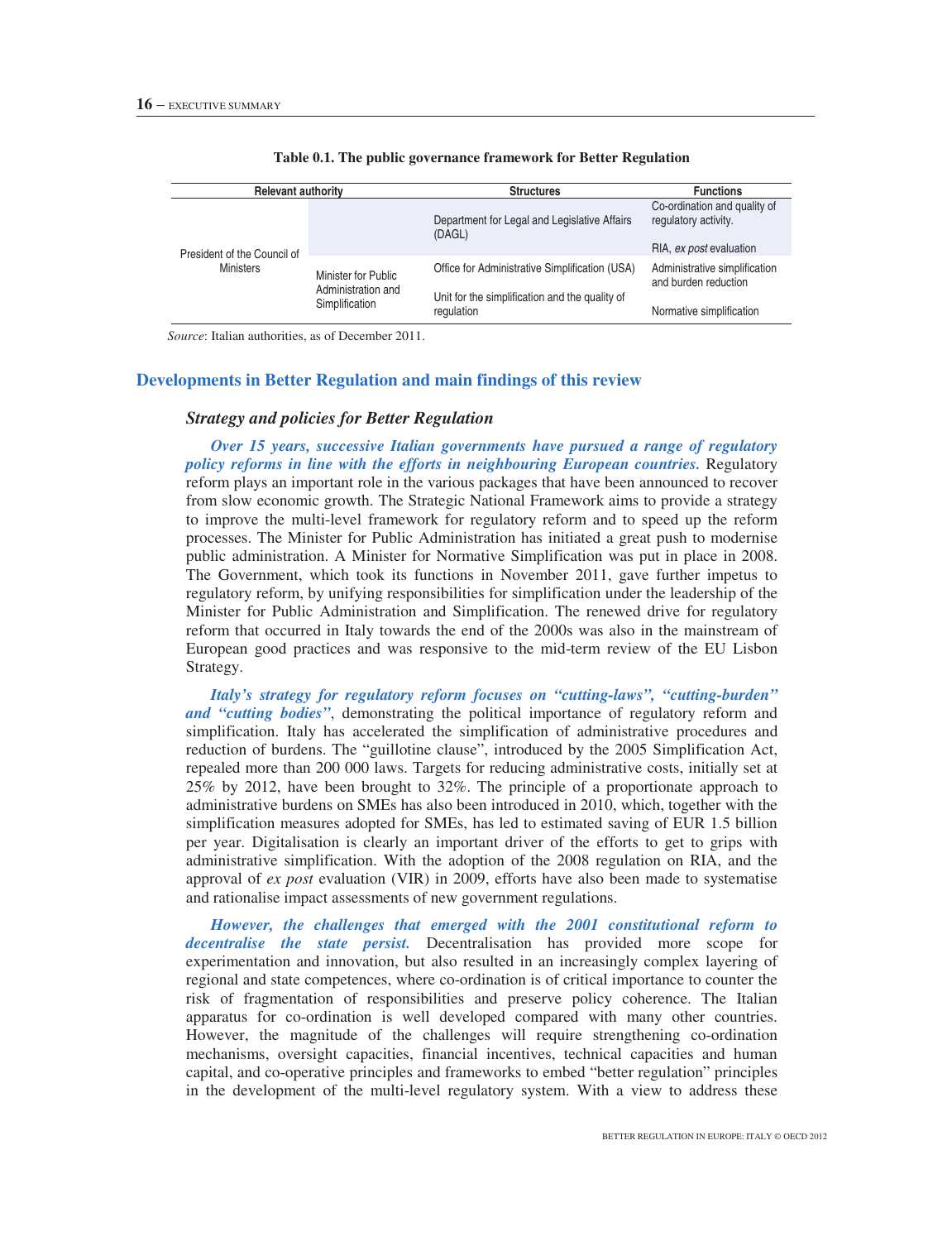needs, Decree-law 70/2011 formally extends the measuring and the reduction of administrative burdens to Regions and Local Authorities, to Independent Authorities and introduces the measurements of burdens falling onto citizens. In 2011, a Joint Committee was also established among State, Regions and Local Autonomies at the Unified Conference in order to co-ordinate the methodologies for measuring and reducing burdens in matters of concurrent competences between the State and the Regions, starting with the construction sector.

*A further critical point and a challenge for the new administration is the linkage of the reform agenda with wider key policies to boost competitiveness and ensure sustainable development.* The most recent measures taken by the Government of November 2011 are to be welcomed in this respect. Following OECD recommendations, steps have been taken to promote administrative burden reduction and economic liberalisation through the so-called "Salva Italia" Decree-law of December 2011. Cutting administrative burdens is also promoted in the Document of Economy and Finance 2011 in the framework of the National Programme of Reform (PNR) 2011, as well as in recent commitments taken by Italy with the Presidents of European Commission and Council. Law 180/2011 of November 2011 foresees, as a part of regular RIAs, the mandatory *ex ante* measurement of administrative burdens introduced or eliminated by the legislative proposal – and not just their description.

*The success of regulatory policy reforms will crucially hinge on the development of quality control mechanisms and incentives for compliance.* The development of central quality control bodies for regulation is a good start. The guidelines for the implementation of plans for burden reduction, have formulated actions for the monitoring and evaluation of the burden measurement and reduction activities. Several independent administrative authorities have also gained important experience and display a tradition of disclosing regulatory procedures to stakeholders from which lessons can be learnt. At the occasion of the approval of the new Statutes, various regions (including Lombardy, Abruzzo, Emilia Romagna, Tuscany and Umbria) have started introducing specific provisions aimed at the evaluation of effectiveness of public policies in meeting the planned objectives. However, staffing and expertise in the units responsible for quality control need to be consolidated and increased. In line with this, transparency and consultation mechanisms, as well as benchmarking processes should be strengthened. With respect to regulatory decisions, quality standards for regulatory impact assessments need to be set. More generally, external, impartial and regular evaluation, based on a clear set of performance indicators, would help obtain feedback on the effectiveness of the Better Regulation programme.

| <b>Recommendations – Strategy and policies for Better Regulation</b> |                                                                                                                                                                            |  |
|----------------------------------------------------------------------|----------------------------------------------------------------------------------------------------------------------------------------------------------------------------|--|
|                                                                      | Staffing and expertise in central quality control bodies for regulation need to<br>be consolidated and increased.                                                          |  |
| $\mathbf{2}$                                                         | Transparency and consultation mechanisms, as well as benchmarking<br>processes need to be strengthened.                                                                    |  |
| 3                                                                    | External and regular evaluation, based on a clear set of performance<br>indicators, would help obtain feedback on the effectiveness of the Better<br>Regulation programme. |  |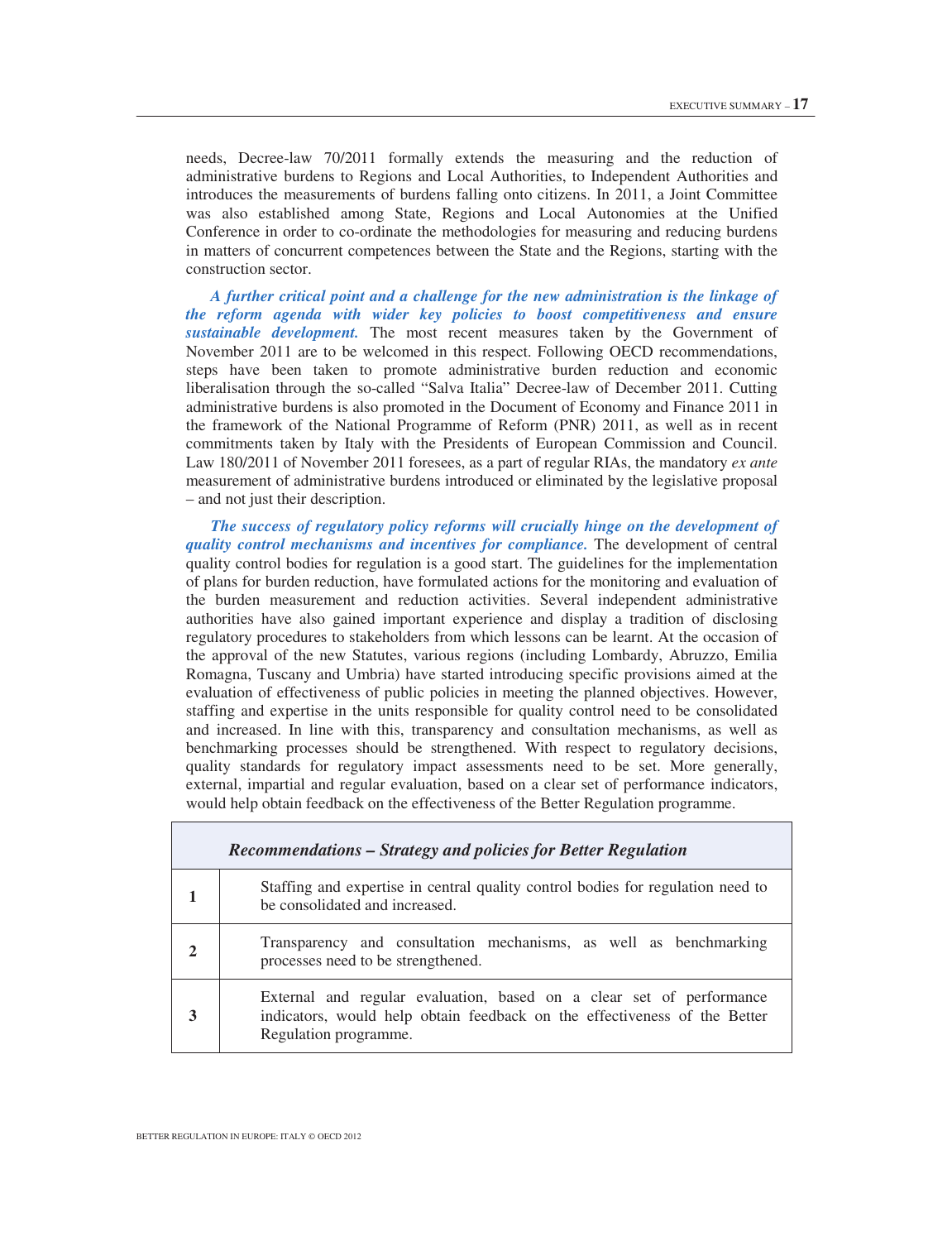#### *Institutional capacities for Better Regulation*

*Success on the regulatory reform agenda requires broad consensus over years and across levels of government* to ensure that political commitments are translated into concrete changes throughout the public administration. Stable, expert-driven, and wellresourced institutions at the centre of government must be supported by political leadership in order to promote, oversee, and enforce the regulatory reform commitments of the government. Italy's Better Regulation bodies are a step forward in this direction – in particular, the Department of Legislative Affairs (DAGL) with its regulatory impact analysis team, as well as the Unit for the simplification and the quality of regulation and the Office for administrative simplification, both supporting the Minister for Public Administration and Simplification.

*Another significant step is the reform effort underway in the public administration.* One major dimension of the so-called "Brunetta reform" (2010) is the nurturing of public servants' behaviour as a means of unblocking change. The reform aims to achieve measurement of real performance both of services and of individuals, relying in part on feedback from the public. Steps have already been taken in that direction. Implementation may however be problematic if the reform faces resistance. Public sector managers, in particular, will be a key determinant of the degree of application of new performance evaluation techniques. At his parliamentary hearing in 2011, the Minister of Public Administration and Simplification reiterated the importance of transparency and accountability, and the critical idea that the citizens should know not only what public administrations do, but also "how they do it".

*Co-ordination between the different bodies involved will determine the success of these efforts.* In Italy, the President of the Council of Ministers is formally responsible for regulatory policy. Until the new government of November 2011, direct competences for the Better Regulation reform agenda in the Presidency of the Council of Ministers were split between the Department of Legislative Affairs (DAGL), the Department of Public Administration and the Department for Normative Simplification. Split responsibilities and the lack of formal co-ordination may have explained the limited results of the overall government regulatory policy so far. Under the Government appointed in November 2011, the structures devoted to simplification (Office for administrative simplification and Unit for the simplification and quality of regulation) are regrouped under the responsibility of the Ministry for Public Administration and Simplification, leading de facto to a consolidation of the institutional framework. The Department of Legislative Affairs (DAGL) continues supporting directly the President of the Council in co-ordinating the regulatory activity of the government and in ensuring the quality of regulatory production.

*Some issues still do not receive sufficient attention.* This is particularly the case of public consultation for which the Italian record is patchy, especially in relation to exploiting the potential of ICT. On other issues such as enhancing RIA, diffusing *ex post* evaluation and systematising communication, the authorities expect the new regulation on RIA under development by the DAGL to address previous lack of attention in this respect. In addition, while resources – including training opportunities – for the Better Regulation agenda seem quite reasonable in the Presidency units, it is not clear whether they are adequate in the ministries or the wider public sector.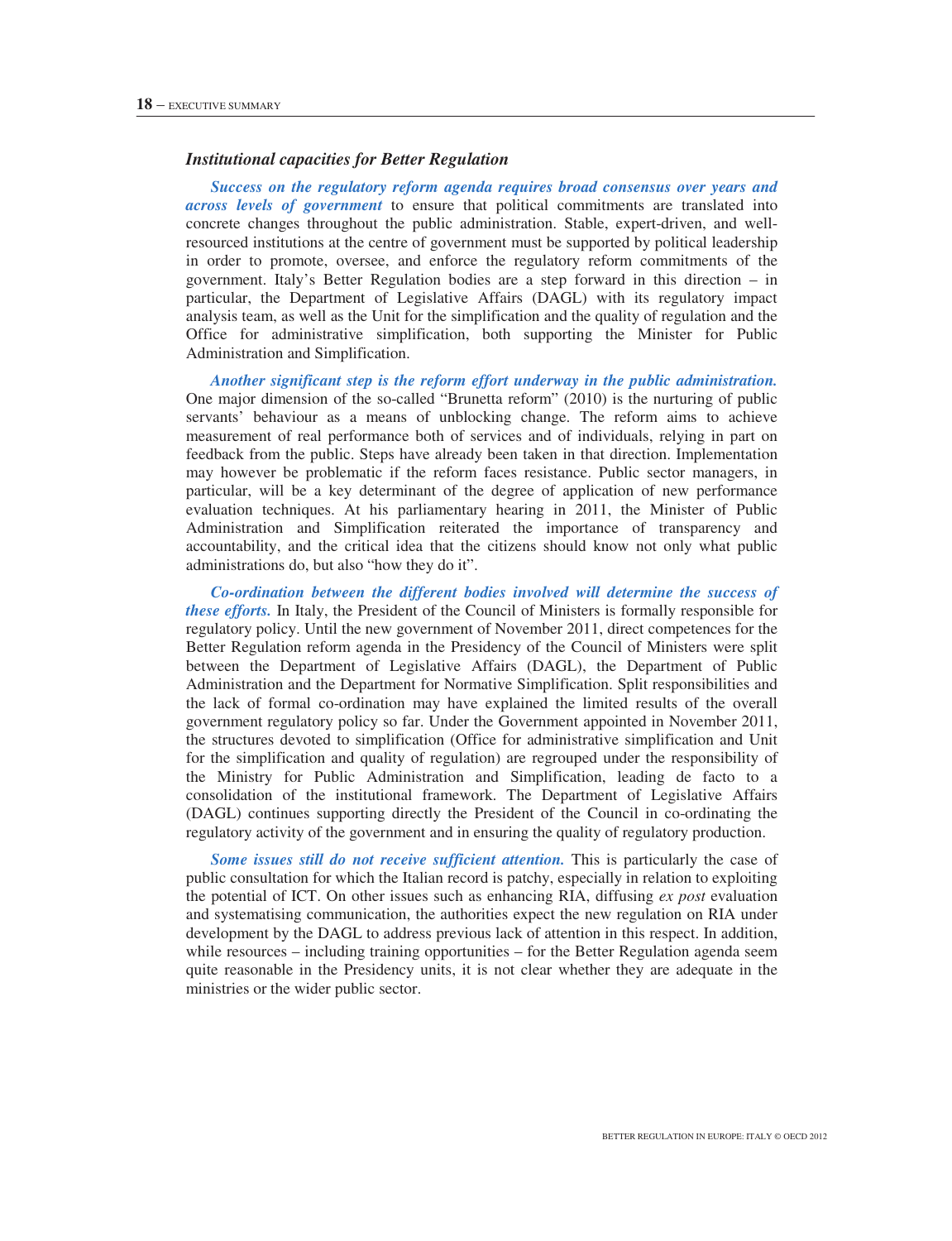# *Recommendations – Institutional capacities for better regulation*

The latest government reshuffling of November 2011 better meets international standards of consolidation of institutional framework for regulatory policy. Such setting should be progressively strengthened and confirmed in the long run to avoid continuous re-organisations at the centre of government, which are likely to hamper a consistent and strategic implementation of the reform agenda. The synergies and co-operative mechanisms put in place in support of the administrative burden reduction programme could be taken as a possible example and extended to organise the governance of other regulatory tools.

### *Transparency through consultation and communication*

**1** 

*Italy is ripe for a more pro active relationship with the wider public in the development of new laws and policies and could learn from other countries in this regard.* As of today, there is little structure or formality to consultation and communication activities. Ministries carry out consultations informally in their own way when they launch a draft law. However, endorsement of a draft law by the Council of Ministers does require the opinion of certain advisory bodies (the State-regions conference; independent authorities; parliamentary commissions; and the Council of State). Parliament carries out hearings but only selectively. Greater awareness of the necessity to enhance consultation practices as an "integral part" of decision-making is emerging. A new regulation is under development by the DAGL to address these shortcomings and promote wider consultation in the framework of both *ex ante* and *ex post* analysis of regulation.

|              | <b>Recommendations – Transparency through consultation</b><br>and communication                                                                                                                                                                                                                                                                                         |
|--------------|-------------------------------------------------------------------------------------------------------------------------------------------------------------------------------------------------------------------------------------------------------------------------------------------------------------------------------------------------------------------------|
|              | Ensure speedy development and proper implementation of all the instruments<br>aimed at promoting systematic, timely and transparent public consultation<br>practices, including the forthcoming DAGL regulation on consultation and<br>related detailed guidelines for administrations. The new consultation policy<br>should be properly communicated to stakeholders. |
| $\mathbf{2}$ | Greater analysis, advocacy and communication on the expected gains from<br>regulatory policy would help the country strengthen the coalition of reformers.<br>In the long run, consider how to strengthen the functions of producing such<br>information.                                                                                                               |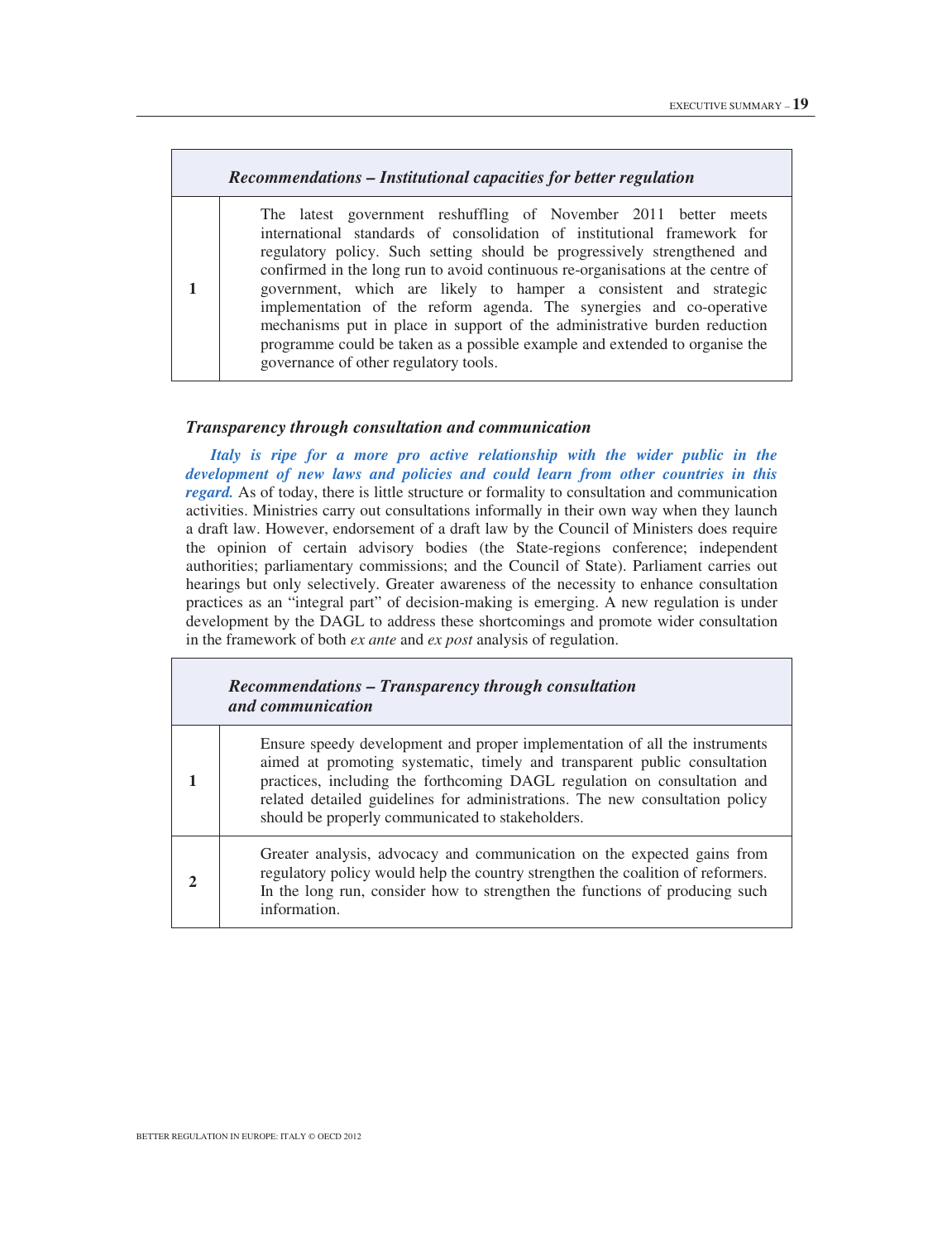### *The development of new regulations*

*Not unlike other EU countries, the Italian legal system is very complex, drawing from a rather legalistic decision-making tradition.* The pathway for drafting regulation is more immediately evident to civil servants than options for developing alternative instruments. In recent years, there has also been a tendency to advance the government's programmes by issuing legislative decrees and decree-laws. As a result, Italy's legal system is an example of continuous accumulation of regulatory stock which needs regular cleaning out.

*Efforts have been made to systematise and rationalise* **ex ante** *impact assessments of new regulations.* The adoption of the 2008 regulation on RIA constitutes a concrete initiative to mainstream the tool and facilitate its use. It also signals a renewed commitment on the part of Italy to regulatory reform. This was reinforced by the 2009 Directive on normative procedures, which paid close attention to the importance of bridging normative planning and the RIA process, as well as by the explicit links made in legal acts between RIA and *ex post* evaluation, potentially creating structural and procedural integrated mechanisms. Steps to rejuvenate RIA also include consolidating the procedure in a single document and process and integrating impact assessments for issues which overlap between ministries in a single collective assessment. Efforts are also being made to evaluate impacts on citizens, enterprises and the administration.

*Ownership of the RIA process seems to be building in Italy.* A number of ministries appear to be switching on to the process seriously and are re-organising their structures and procedures to better meet the requirements, even though communication on organisational upgrading remains incomplete. Broader awareness of the RIA process is also developing with the development of interfaces that facilitate debates with academics and stakeholders (including the business community). An example is the Osservatorio AIR (created in 2009), which serves as a laboratory for carrying out RIA and consultation, and focuses on independent agencies, for which it systematically reviews progress, and proposes improvements.

*However, the experience of Italy with RIA still leaves much scope for improvement.*  Structural gaps in the design of the instrument persist and make improving the current system a difficult task. A new regulation under development at the time of completion of this report is expected to address some of the shortcomings identified by DAGL in the design and the implementation of RIA, VIR and related public consultation. Meanwhile, this report aims to support the reform efforts of the new government by highlighting a number of critical areas for improvement.

*Fewer and more targeted and robust RIA would lead to better results*, both in terms of achieving policy objectives and of imposing RIA in the daily practice of policy-making. The model provided for by the 2008 RIA regulation institutes a very broad scope for RIA, which has translated in the undertaking of some 150 RIAs per year. While this has meant that the Government has actively worked towards mainstreaming RIAs in the regular activities of administrations and in the routine production of regulations, the high number of RIAs raises important issues. In particular, quantity may come at the expense of quality – both with respect to producing good quality analyses and to ensuring high performance quality check. Fundamentally, capacity of policy makers to take RIA into account in their decision-making may not yet be in line with such level of RIA production. A problem of scope is also recognised by Italy, as the 2008 RIA regulation allows for exempting administration from doing RIAs on urgent and complex proposals – typically the areas where such a tool would bring value. In this respect, DAGL is considering revisiting the criteria for exemption in order to better target when RIAs are carried out by limiting the number of assessment while including the most complex proposals.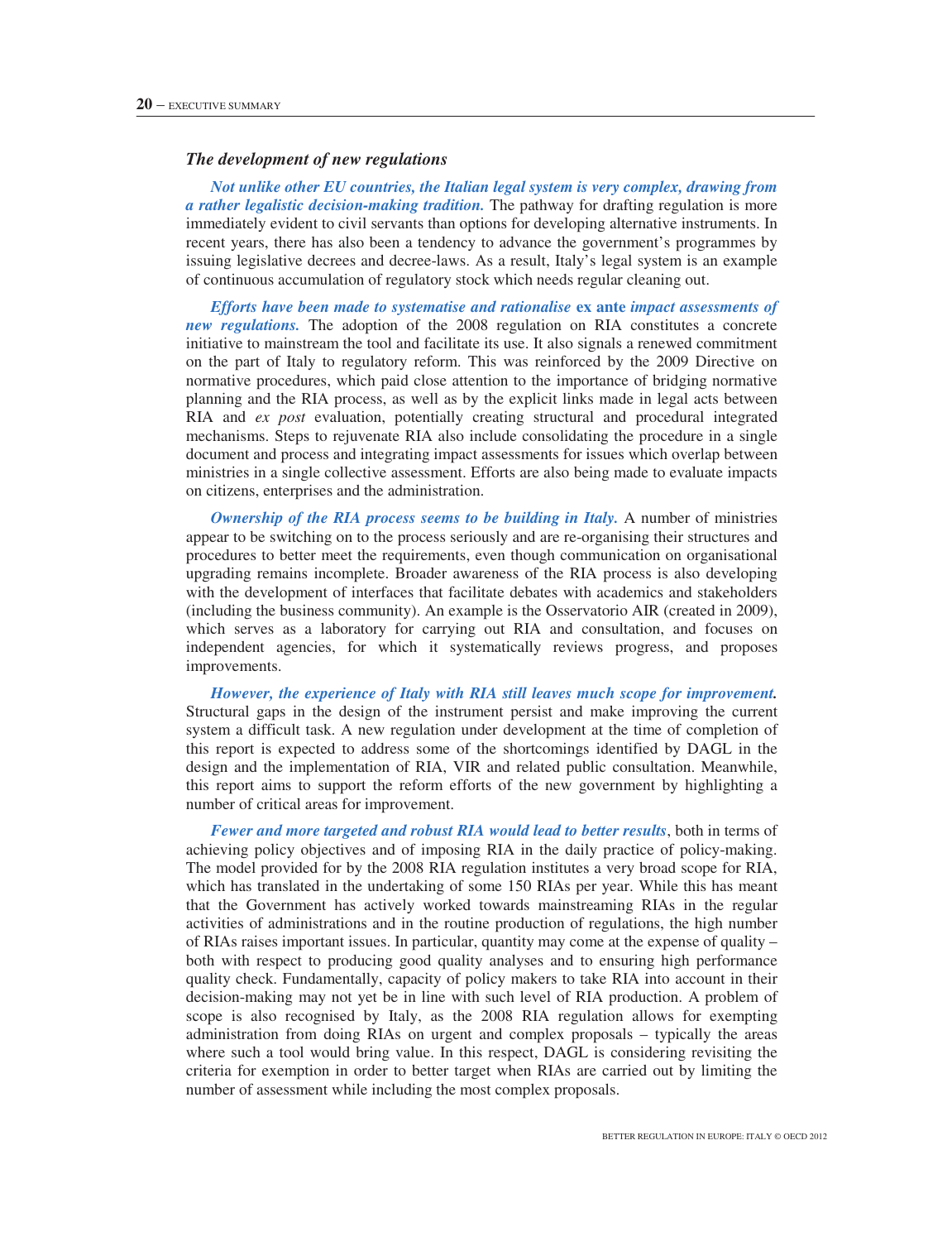*The technical capacities for carrying impact assessment – including early consideration of alternatives to regulations and quantitative assessment – need strengthening.* Three years after entering into force, the RIA regulation of 2008 has still not been followed by the necessary complementary guidelines. Assessments of costs and benefits still display a number of shortcomings. The 2008 RIA regulation prescribes that the analysis of costs and benefits be carried out only on the "zero-option" and the preferred option, with other options receiving less thorough attention. While this approach is intended to simplify the drafting and make the tool more attractive and more widely used, it weakens one of the fundamental elements of RIA (the structured comparison of options) and may generate assessments that are mere justifications of decisions already taken. DAGL also notes that assessments remain mainly qualitative (estimates of costs and benefits are rare) despite its attempts to diffuse basic knowledge and skills around RIA through more regular and comprehensive training rounds in the Presidency of the Council and across line ministries.

*The mechanisms for quality control need to be consolidated.* The RIA regulation strikes a good balance between the centre (control and co-ordination) and the periphery (responsibility for producing RIAs). Institutionally DAGL is responsible both for carrying out a procedural and technical analysis of RIAs, typically controlling that the assessments are in line with minimum requirements on the basis of an internal checklist; and for ensuring the co-ordination among administrations so that RIAs are delivered on time to the pre-council meetings. However, there are no explicit deadlines either on launching and implementing or on complying with the changes requested by DAGL. A more general issue of regulatory culture exists: while there are signs that individuals with diversified profiles are being hired or trained in some parts of the central administration, RIA seems to remain trapped in rather legalistic, procedural logics.

*Rigorous consultation during preparation of RIA reports and clear and accessible communication of results need to be ensured.* Publicity and communication of progress remain largely neglected. DAGL has issued a second report on RIA activity and performance in September 2010, covering the years 2007-2008. However, while final RIA reports are de facto public on the Parliamentary website, their accessibility needs to be improved. The 2008 RIA regulation sets consultation in the framework of RIA only on a facultative basis. Consequently, Ministries carry out consultations in their own way, with little structure and formality. The new regulation under development by the DAGL is expected to address these shortcomings.

*Italy is making efforts to embed* **ex post** *evaluation of laws.* The policy also provides for *ex post* evaluation on all normative acts for which an impact assessment has been performed, two years on. To be effective, though, the initial impact assessment needs to be of sufficient quality and incorporate indicators of success against which the monitoring can be carried out. The process may produce a long stream of amendments. As in some other countries, it is likely to be sensitive for the ministry/politician concerned.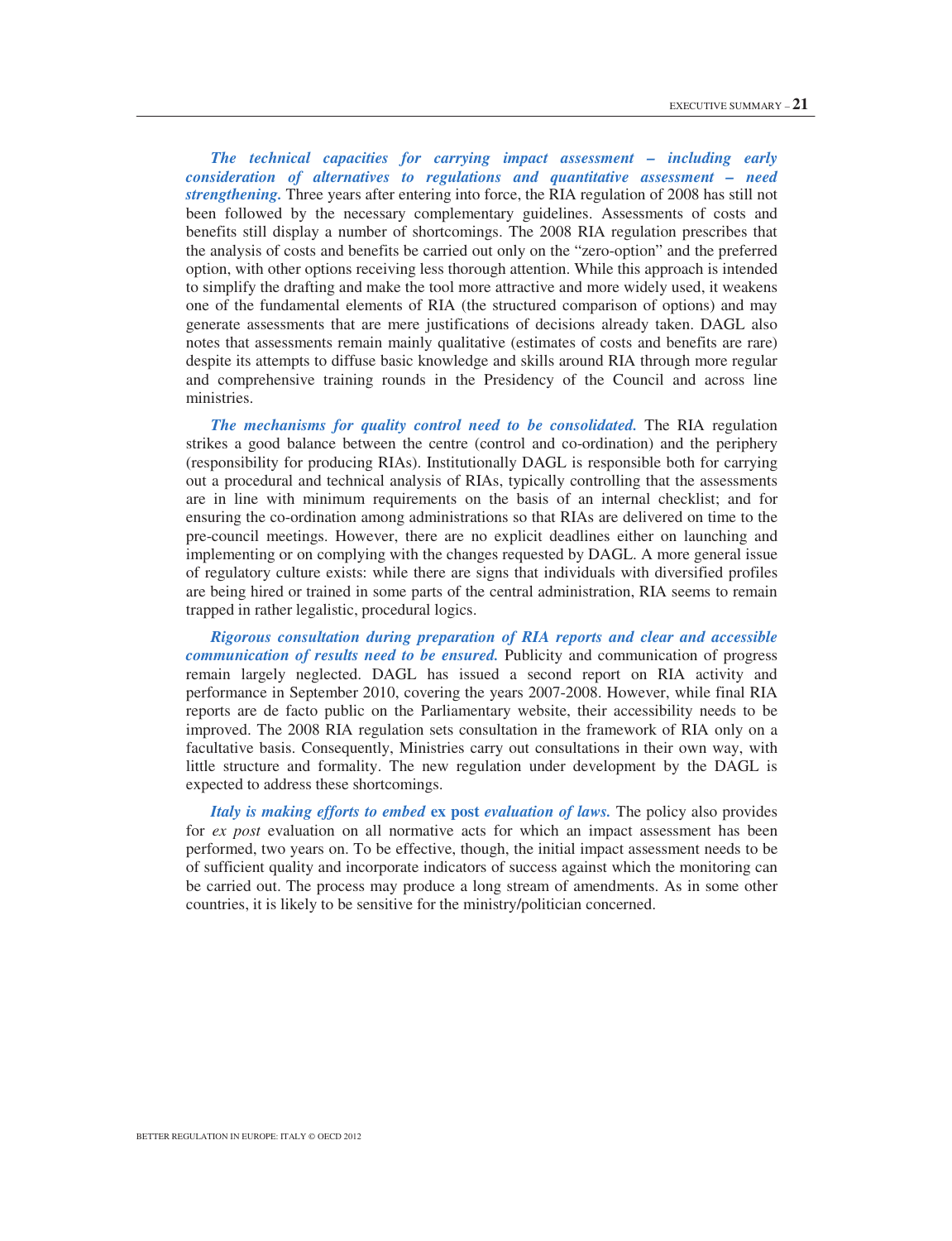| <b>Recommendations – The development of new regulations</b> |                                                                                                                                                                                                                                                                                                                                                                                                                                                                                                                                              |
|-------------------------------------------------------------|----------------------------------------------------------------------------------------------------------------------------------------------------------------------------------------------------------------------------------------------------------------------------------------------------------------------------------------------------------------------------------------------------------------------------------------------------------------------------------------------------------------------------------------------|
| $\mathbf{1}$                                                | Consider the possibility of introducing a prioritisation mechanism to screen<br>among regulations which ones would require full or more in-depth RIAs<br>(Canada's "triage" mechanism provides an example).                                                                                                                                                                                                                                                                                                                                  |
| $\overline{2}$                                              | Start the RIA process at the earliest stage possible, since good quality RIAs<br>conducted early and allowing the identification of non-regulatory alternatives<br>will help limit the flow of new regulations.                                                                                                                                                                                                                                                                                                                              |
| 3                                                           | Issue binding and precise procedural and methodological guidelines to assist<br>with the preparation of RIAs.                                                                                                                                                                                                                                                                                                                                                                                                                                |
| 4                                                           | Consider further investment in staffing and RIA training to enable ministries<br>to conduct the required technical analysis. Take this opportunity to ensure<br>multi-disciplinary backgrounds and skills and initiate a culture of evidence-<br>based approach to decision making within DAGL and the line ministries.                                                                                                                                                                                                                      |
| 5                                                           | Publish relevant criteria and modus operandi for DAGL in its function of<br>RIA oversight body.                                                                                                                                                                                                                                                                                                                                                                                                                                              |
| 6                                                           | Introduce incentive and sanction mechanisms for administrations to comply<br>with requested changes in impact assessments, for instance by publicly<br>reporting each year information on the relative number of proposals returned<br>to the administration by DAGL on the ground of sub-optimal RIA quality,<br>according to the type of proposal and administration and on the type of<br>problems encountered. A library of examples of good assessments by<br>administrations would help illustrate what is expected from RIA drafters. |
| 7                                                           | Enhance early inter-ministerial co-ordination and information sharing as<br>fundamental elements informing the ex ante assessments.                                                                                                                                                                                                                                                                                                                                                                                                          |
| 8                                                           | Reinforce the requirement to consider alternative forms to regulatory<br>interventions at an early stage of the impact assessment process.                                                                                                                                                                                                                                                                                                                                                                                                   |
| 9                                                           | Make RIAs systematically available to the public on one single point of<br>access.                                                                                                                                                                                                                                                                                                                                                                                                                                                           |
| 10                                                          | Seek more systematic dialogue with stakeholders and academia. Consider the<br>Osservatorio AIR as a possible model.                                                                                                                                                                                                                                                                                                                                                                                                                          |
| 11                                                          | Consider inserting sunset clauses to avoid instability of the regulatory<br>framework if ex post assessments lead systematically to amendments.                                                                                                                                                                                                                                                                                                                                                                                              |
| 12                                                          | Consider the bundling of laws for ex post evaluation in order to reduce<br>political sensitivities and inconsistencies and better align post-analysis with<br>delivery of results for society, economy and environment.                                                                                                                                                                                                                                                                                                                      |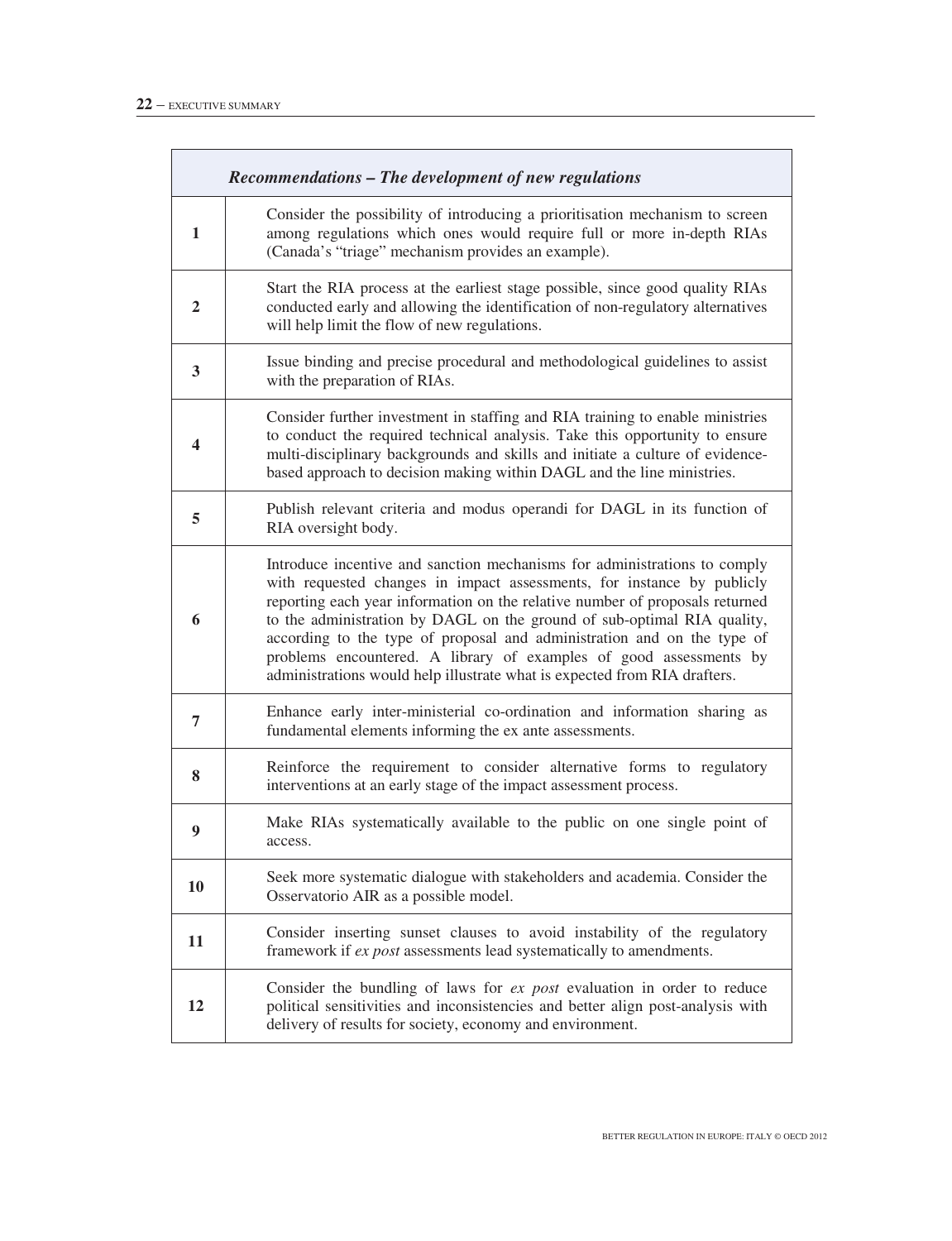### *The management and rationalisation of existing regulations*

*Legislative simplification has long been a cornerstone of Italian regulatory policy*, as a response to the continued production of new laws. A major step taken by the authorities involved law cutting, with a special emphasis on SMEs, providing for the removal of redundant and obsolete laws, and those showing "no signs of life". The next step is codification, which looks into the opportunity to introduce changes in the content via expert commissions set up in ministries, with the aim to align laws to the needs of modern society. Apart from the guillotine mechanism, emphasis has shifted in recent years to administrative burden reduction to assess the opportunity for simplification.

*The commitment to administrative burden reduction in recent years is well-timed in the context of the current need to speed up economic recovery.* Because of the high proportion of micro enterprises in the composition of Italian industry, red tape has a strong impact on competitiveness. Procedures, which are the same for all or sometimes actually designed for larger companies, weigh most heavily on small firms. Second, there is an entrenched use of un-rationalised administrative procedures and certificates. Third, there are complications caused by decentralisation and regions as well as municipalities going their own way, and overlap of competences. Great complexity and fragmentation were uncovered in the process of measuring burdens. Lastly, the culture of the public administration needs to change as it currently prioritises very detailed legal provisions over actual results.

# *Administrative simplification initiatives have included:*

- Conference of Services, i.e. the simplification of the delivery of complex authorisations. A lead agency convenes all the others, and the Conference is the final authority for delivering an authorisation. Successful implementation is still to be confirmed across multiple agencies and levels of government.
- SCIA initiative, aimed at firms who need a set of permits to start an activity. Started in July 2010, it promotes self certification, via notification by the company that it fulfils all the requirements to start an activity.
- One-stop shops, supported by the implementation of the EU Services Directive. They are run by municipalities or Chambers of Commerce when the latter do not have the capacity yet. As in most other EU countries these are increasingly digitalised services.
- Italy also has a more classic administrative burden reduction programme. On the basis of simplification policies already adopted, it is estimated that the reduction target of 32% by end 2012 would reduce burdens by more than EUR 7.6 billion.

*The burden reduction programme of Italy displays strong positive aspects.* For one, the programme benefits from strong political commitment, illustrated by the fact that the overall reduction target was raised to  $32\%$  by 2012, that the scope of the programme was extended to cover regulations by independent national agencies, burden on citizens; and to include the regional level. The programme is also deemed well targeted – with a specific approach for compliance requirement on SMEs – and relatively efficient. Administrations benefit from the programme through spill-over effects and synergies with other reform actions, notably legislative simplification and e-Government.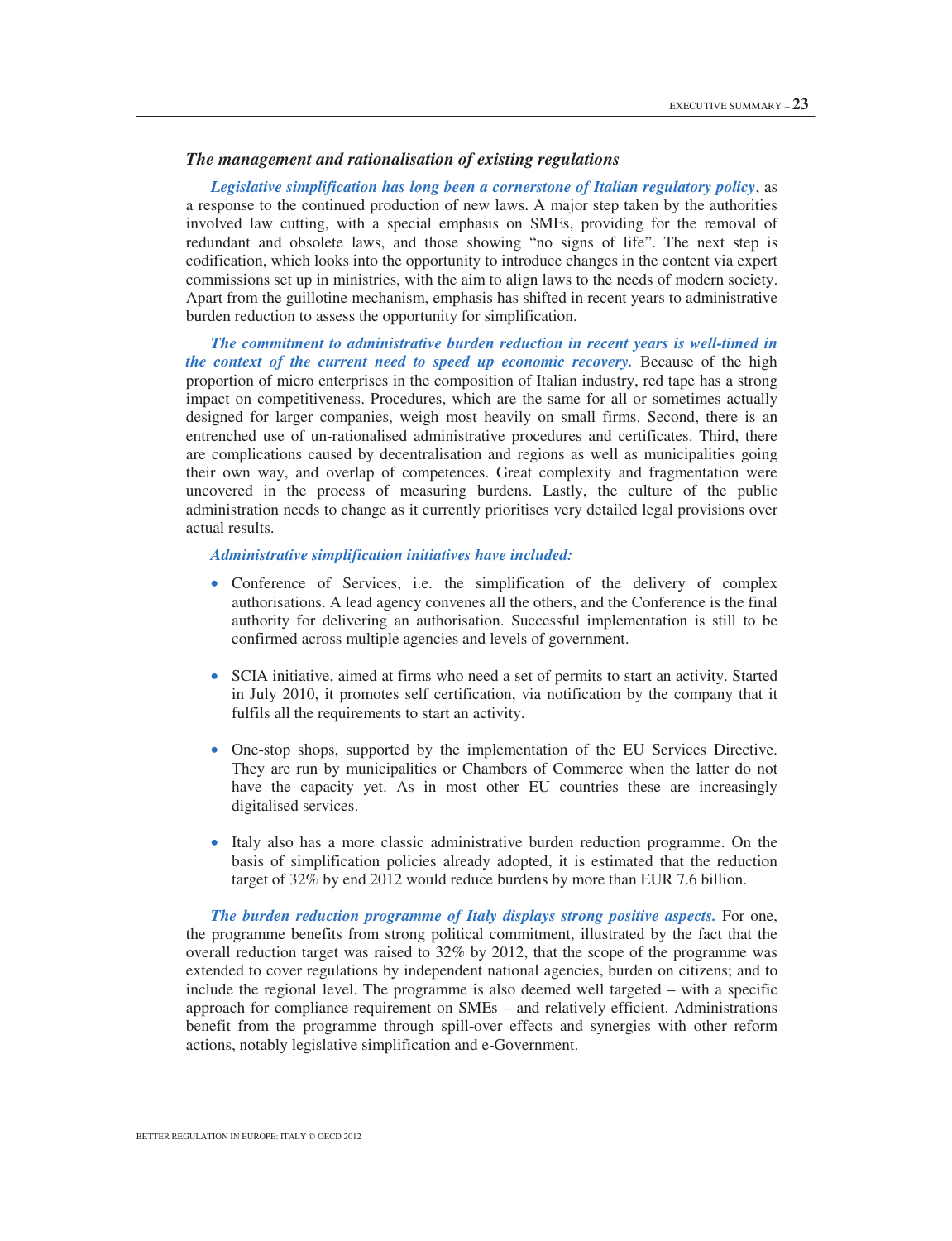*More generally, administrative burden reduction is seen as setting good standards for regulatory reforms at the central level.* Administrative burden reduction programmes have helped diffuse a more result-driven culture throughout the administrations. Important efforts are made to include a range of competences, ages and background in the teams (economic as well as legal) and to involve stakeholders in the process and its monitoring. The programmes have also triggered practices of e-consultation. Efforts to communicate current initiatives and results from the Administrative Burden Programme are greater than in other fronts of the Italian regulatory reform agenda.

*While these reforms to reduce administrative burden represent positive significant steps, they should be broadened, sharpened, and sustained over time.* One particular challenge has been the slow pace with which, initially, measurements were launched and concluded and, especially, simplification measures were proposed and adopted. However, according to the Italian authorities, these initial concerns have been overcome, as illustrated by the fact that until now 81 high-impact procedures have been measured through 14 surveys in 10 regulatory areas. Simplification measures have been applied to 8 regulatory areas. Similarly, it is expected that concerns at the split of political responsibility and accountability between the two ministers in charge of administrative and legislative simplification be overcome by their regrouping under a single Minister for Public Administration and Simplification with the new Government of November 2011.

|   | Recommendations – The management and rationalisation of existing<br>regulations                                                                                   |
|---|-------------------------------------------------------------------------------------------------------------------------------------------------------------------|
|   | Consider integrating on a systematic basis simplification processes with forms<br>of cost-benefit analysis.                                                       |
| 2 | Agree on speedier procedure with Parliament for the adoption of simplification<br>proposals.                                                                      |
| 3 | Strengthen the resources allocated to the "MOA Task Force" to speed up the<br>administrative burden measurement process.                                          |
| 4 | Strengthen the monitoring and evaluation capacities to check progress and<br>results of burden reduction initiatives and ensure wide communication of<br>results. |

#### *The interface between member states and the European Union*

*Italy has made great progress in improving the timeliness of transposition of EU laws related to internal market.* A number of initiatives and co-ordination arrangements have helped improve Italy's record of transposition deficit and infringement procedures. To address the issue of concurrent competences, a standard framework and guidelines have been established by the central government to identify the steps needed to comply with directives and involve stakeholders. A dedicated unit within the Department for European Policies (*Struttura di missione per le procedure di infrazione*) was created in July 2006 to prevent infringements. Deadline of the legislative delegation has been aligned to that of the transposition and continuous monitoring of the approval process of implementation measures carried out.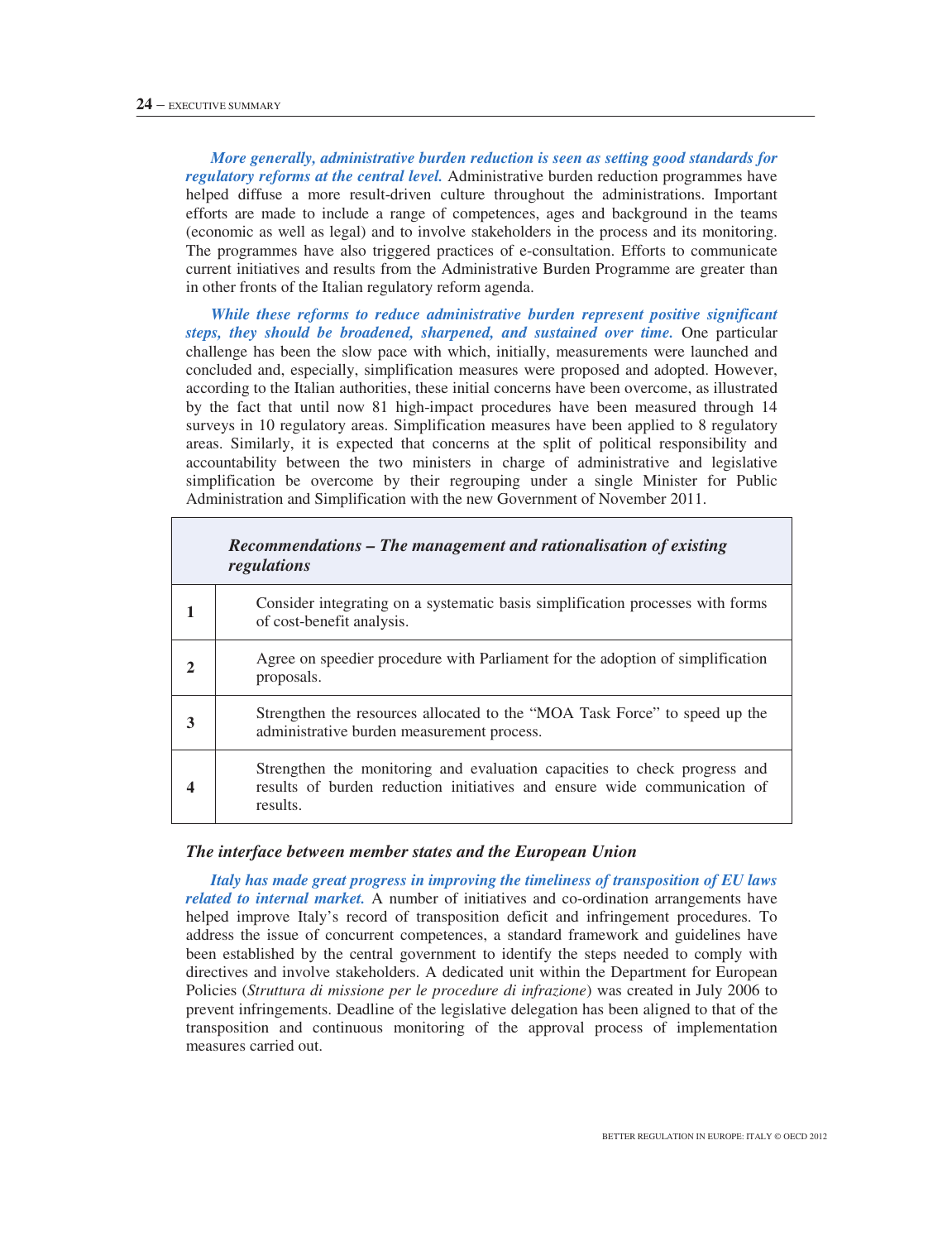*The country still faces structural challenges to improve the way sub-national authorities participate in policy formulation at the European level*, and how they collaborate to avoid delayed, partial and incorrect transposition and implementation of EU law. The revision of the current system, to date in discussion within Parliament, constitutes a timely and precious opportunity to streamline the decision-making process for EU-related acts, and institutionalise good practices. In particular, the revision is an opportunity to address the need for closer co-ordination and joint participation of the regions, as appropriate and where foreseen by the constitutional allocation of competences.

# *Recommendations – The interface between member states and the EU*

Contribute to strengthen the responsibility and capacity of the regions to timely and fully transpose and implement EU law through their closer involvement in the ascending phase of EU decision making; through closer collaboration with the State in the appraisal of infringement procedures; and through burden sharing (or full liability by the regions) in case of ascertained infringement in areas of exclusive regional competences.

# *The interface between sub-national and national levels of government*

*Italy has experienced devolution of legislative and regulatory powers to the regions.*  While Italy celebrates the  $150<sup>th</sup>$  anniversary of its unification, economic and social heterogeneity is largely a historical legacy. SMEs are often rooted in their territories of origin and may not desire a national market to bring unwelcome competition. There are also big income differences between north and south. In this context, the 2001 constitutional reform has constituted a major milestone by opening the way to a structured but to date still un-finished decentralisation.

*This raises a number of difficulties for better regulation, which the central government has yet to address fully.* In particular, the reforms have resulted in significant competence overlap (concurrent competences) between the regions and the centre. In addition, the tendency of regions to equate autonomy with regulatory production and differentiation constitutes a major strain on efforts to streamline administrative procedures. The leadership of more mature and successful federal states could be helpful in identifying practical ways forward. Improving fiscal federalism could also be an important lever.

*Addressing the complexities of decentralisation, especially concurrent competences, will require a more effective use of co-ordination mechanisms.* A structure is in place around three levels of "conferences" or "tables". The effectiveness of the conference of the regions, a centrepiece of the system, may need to be strengthened. More generally, the system does not seem to sufficiently and systematically integrate multi-level dynamics. The general Agreement of 2007 on regulatory quality and simplification was never given full implementation. The so-called "Development" Decree 70/2011 is an attempt to remedy the situation by instituting a Joint Committee among State, Regions and local authorities for the co-ordination of methods to measure and reduce burdens. The committee aims to act as a platform for peer learning on best practices of administrative simplification and promote shared methodologies of burden measurement and reduction among regions.

**1**